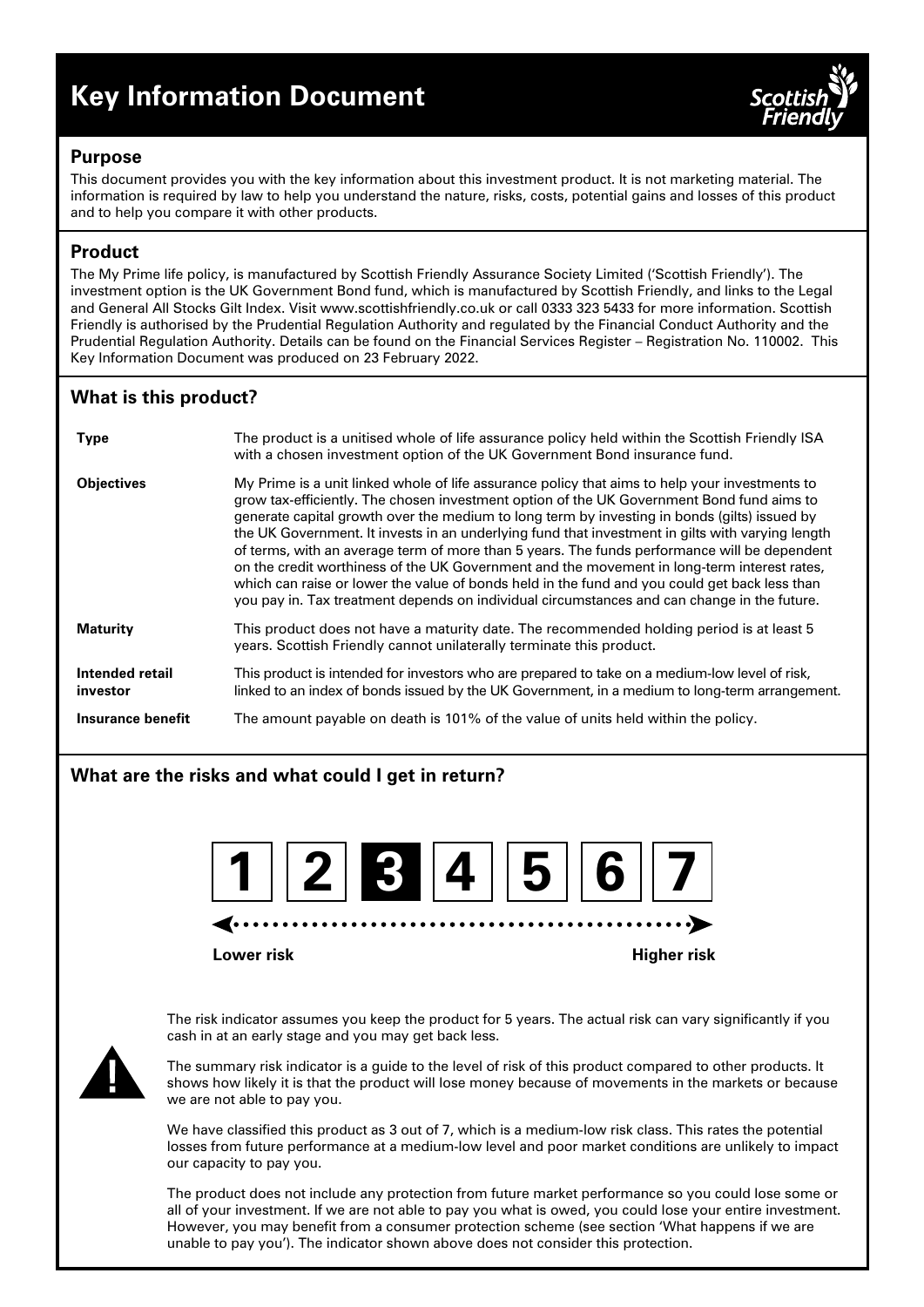| Investment                | £10,000                                               | 1 Year    | 3 Years  | 5 Years<br>(Recommended<br>holding period) |
|---------------------------|-------------------------------------------------------|-----------|----------|--------------------------------------------|
| <b>Survival scenarios</b> |                                                       |           |          |                                            |
| <b>Stress</b>             | What you might get back after costs                   | £5,898    | £7,657   | £7,050                                     |
|                           | Average return each year                              | $-41.02%$ | $-8.51%$ | $-6.75%$                                   |
| Unfavourable              | What you might get back after costs                   | £9,364    | £9,245   | £9,328                                     |
|                           | Average return each year                              | $-6.36%$  | $-2.58%$ | $-1.38%$                                   |
| <b>Moderate</b>           | What you might get back after costs                   | £10,282   | £10,881  | £11,514                                    |
|                           | Average return each year                              | 2.82%     | 2.85%    | 2.86%                                      |
| <b>Favourable</b>         | What you might get back after costs                   | £11,307   | £12,825  | £14,235                                    |
|                           | Average return each year                              | 13.07%    | 8.65%    | 7.32%                                      |
| <b>Death scenario</b>     |                                                       |           |          |                                            |
| Upon death                | What your beneficiaries might get back<br>after costs | £10.385   | £10.990  | £11,629                                    |

This table shows the money you could get back over the next 5 years, under different scenarios, assuming that you invest £10,000. The scenarios shown illustrate how your investment could perform. You can compare them with the scenarios of other products. The scenarios presented are an estimate of future performance based on evidence from the past on how the value of this investment varies, and are not an exact indicator. What you get will vary depending on how the market performs and how long you keep the product. The stress scenario shows what you might get back in extreme market circumstances, and it does not take into account the situation where we are not able to pay you.

The figures shown include all the costs of the product itself. The figures do not take into account your personal tax situation, which may also affect how much you get back. Your maximum loss would be that you lose all of your investment.

## **What happens if Scottish Friendly is unable to pay out?**

If you buy a policy with Scottish Friendly and we cannot pay the full amount due, you may be entitled to compensation under the Financial Services Compensation Scheme. The maximum level of compensation for claims against firms declared in default is 100% of the claim with no upper limit.

## **What are the costs?**

The Reduction in Yield (RIY) shows what impact the total costs you pay will have on the investment return you might get. The total costs take into account one-off, ongoing and incidental costs.

The amounts shown here are the cumulative costs of the product itself, for three different holding periods. They include potential early exit penalties. The figures assume you invest £10,000 at outset. The figures are estimates and may change in the future.

#### **Table 1: Costs over time**

The person selling you or advising you about this product may charge you other costs. If so, we will provide you with information about these costs and show you the impact that all costs will have on your investment over time.

| £10,000                     | 1 year  | 3 years | If you cash in after If you cash in after If you cash in after 5 years<br>(the recommended holding<br>period) |
|-----------------------------|---------|---------|---------------------------------------------------------------------------------------------------------------|
| <b>Total costs</b>          | £64     | £200    | £348                                                                                                          |
| Reduction in Yield per year | $0.6\%$ | $0.6\%$ | $0.6\%$                                                                                                       |